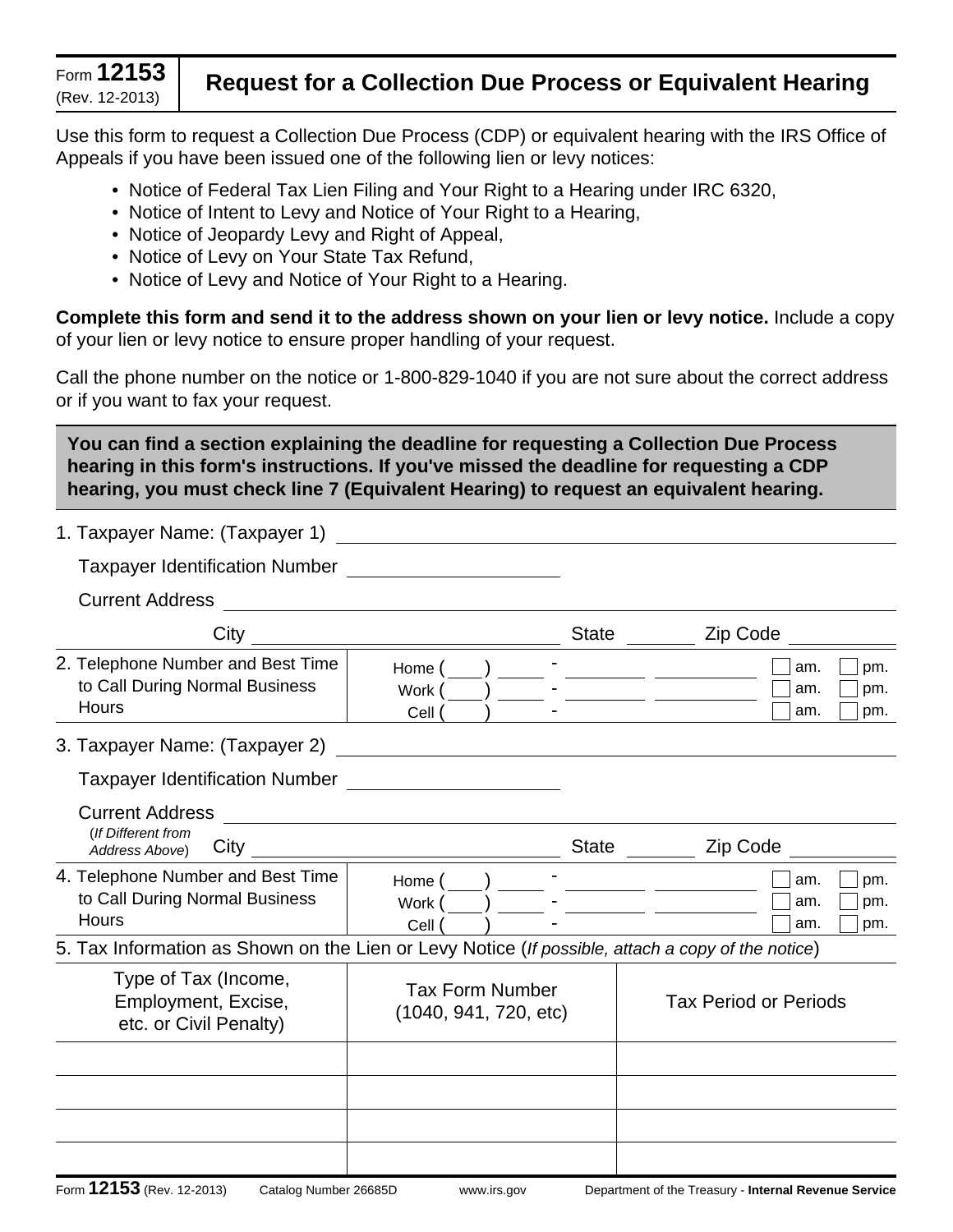| Form 12153<br>(Rev. 12-2013)                                                                                                                                                        | <b>Request for a Collection Due Process or Equivalent Hearing</b>                                                                                                                                                                                                                                                                                                                                                                                                                                                                                                                                                                                                                                                                                                                                                                                                      |                                                       |  |  |  |  |  |
|-------------------------------------------------------------------------------------------------------------------------------------------------------------------------------------|------------------------------------------------------------------------------------------------------------------------------------------------------------------------------------------------------------------------------------------------------------------------------------------------------------------------------------------------------------------------------------------------------------------------------------------------------------------------------------------------------------------------------------------------------------------------------------------------------------------------------------------------------------------------------------------------------------------------------------------------------------------------------------------------------------------------------------------------------------------------|-------------------------------------------------------|--|--|--|--|--|
| and levy notice)                                                                                                                                                                    | 6. Basis for Hearing Request (Both boxes can be checked if you have received both a lien                                                                                                                                                                                                                                                                                                                                                                                                                                                                                                                                                                                                                                                                                                                                                                               |                                                       |  |  |  |  |  |
|                                                                                                                                                                                     | <b>Filed Notice of Federal Tax Lien</b><br>Proposed Levy or Actual Levy                                                                                                                                                                                                                                                                                                                                                                                                                                                                                                                                                                                                                                                                                                                                                                                                |                                                       |  |  |  |  |  |
| 7. Equivalent Hearing (See the instructions for more information on Equivalent Hearings)                                                                                            |                                                                                                                                                                                                                                                                                                                                                                                                                                                                                                                                                                                                                                                                                                                                                                                                                                                                        |                                                       |  |  |  |  |  |
| I would like an Equivalent Hearing - I would like a hearing equivalent to a CDP Hearing if my<br>request for a CDP hearing does not meet the requirements for a timely CDP Hearing. |                                                                                                                                                                                                                                                                                                                                                                                                                                                                                                                                                                                                                                                                                                                                                                                                                                                                        |                                                       |  |  |  |  |  |
| <b>Collection Alternative</b><br>Lien                                                                                                                                               | 8. Check the most appropriate box for the reason you disagree with the filing of the lien or the levy.<br>See page 4 of this form for examples. You can add more pages if you don't have enough space.<br>If, during your CDP Hearing, you think you would like to discuss a Collection Alternative to the<br>action proposed by the Collection function it is recommended you submit a completed Form<br>433A (Individual) and/or Form 433B (Business), as appropriate, with this form. See www.irs.gov<br>for copies of the forms. Generally, the Office of Appeals will ask the Collection Function to<br>review, verify and provide their opinion on any new information you submit. We will share their<br>comments with you and give you the opportunity to respond.<br>Installment Agreement $\Box$<br>Offer in Compromise<br>Subordination<br><b>Discharge</b> | I Cannot Pay Balance<br>Withdrawal                    |  |  |  |  |  |
| Please explain:                                                                                                                                                                     |                                                                                                                                                                                                                                                                                                                                                                                                                                                                                                                                                                                                                                                                                                                                                                                                                                                                        |                                                       |  |  |  |  |  |
| Innocent Spouse Relief (Please attach Form 8857,<br>My Spouse Is Responsible<br>Request for Innocent Spouse Relief, to your request.)                                               |                                                                                                                                                                                                                                                                                                                                                                                                                                                                                                                                                                                                                                                                                                                                                                                                                                                                        |                                                       |  |  |  |  |  |
|                                                                                                                                                                                     | Other (For examples, see page 4)<br>Reason (You must provide a reason for the dispute or your request for a CDP hearing will not be honored. Use as<br>much space as you need to explain the reason for your request. Attach extra pages if necessary.):                                                                                                                                                                                                                                                                                                                                                                                                                                                                                                                                                                                                               |                                                       |  |  |  |  |  |
| 9. Signatures                                                                                                                                                                       | I understand the CDP hearing and any subsequent judicial review will suspend the statutory<br>period of limitations for collection action. I also understand my representative or I must sign and<br>date this request before the IRS Office of Appeals can accept it. If you are signing as an officer of<br>a company add your title (president, secretary, etc.) behind your signature.                                                                                                                                                                                                                                                                                                                                                                                                                                                                             |                                                       |  |  |  |  |  |
| <b>SIGN HERE</b>                                                                                                                                                                    | Taxpayer 1's Signature                                                                                                                                                                                                                                                                                                                                                                                                                                                                                                                                                                                                                                                                                                                                                                                                                                                 | Date                                                  |  |  |  |  |  |
|                                                                                                                                                                                     | Taxpayer 2's Signature (if a joint request, both must sign)                                                                                                                                                                                                                                                                                                                                                                                                                                                                                                                                                                                                                                                                                                                                                                                                            | Date                                                  |  |  |  |  |  |
|                                                                                                                                                                                     | I request my CDP hearing be held with my authorized representative (attach a copy of Form<br>2848)                                                                                                                                                                                                                                                                                                                                                                                                                                                                                                                                                                                                                                                                                                                                                                     |                                                       |  |  |  |  |  |
|                                                                                                                                                                                     | Authorized Representative's Signature<br>Authorized Representative's Name                                                                                                                                                                                                                                                                                                                                                                                                                                                                                                                                                                                                                                                                                                                                                                                              | <b>Telephone Number</b>                               |  |  |  |  |  |
| <b>IRS Use Only</b>                                                                                                                                                                 |                                                                                                                                                                                                                                                                                                                                                                                                                                                                                                                                                                                                                                                                                                                                                                                                                                                                        |                                                       |  |  |  |  |  |
| IRS Employee (Print)                                                                                                                                                                | Employee Telephone Number                                                                                                                                                                                                                                                                                                                                                                                                                                                                                                                                                                                                                                                                                                                                                                                                                                              | <b>IRS Received Date</b>                              |  |  |  |  |  |
| Form 12153 (Rev. 12-2013)                                                                                                                                                           | Catalog Number 26685D<br>www.irs.gov                                                                                                                                                                                                                                                                                                                                                                                                                                                                                                                                                                                                                                                                                                                                                                                                                                   | Department of the Treasury - Internal Revenue Service |  |  |  |  |  |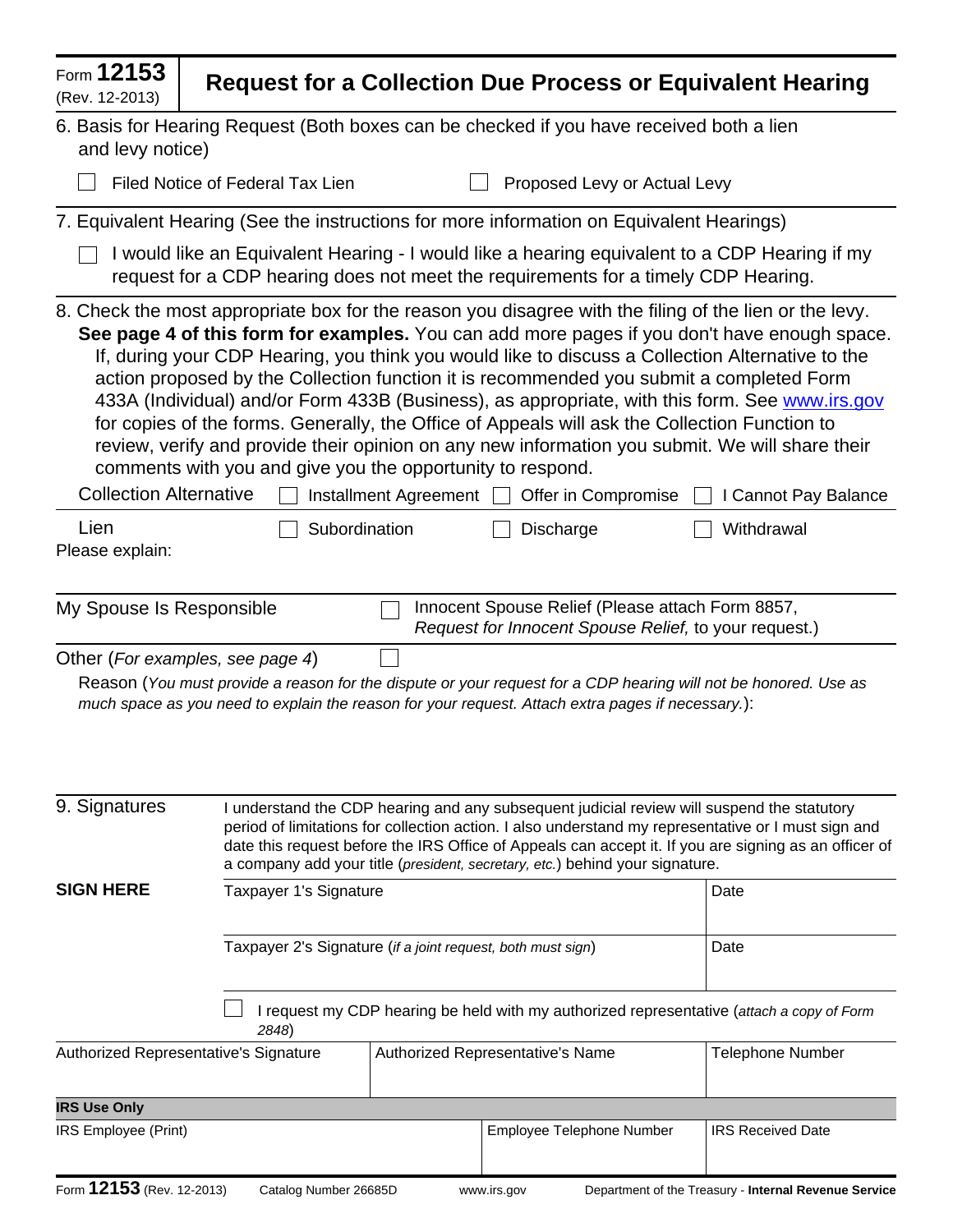## **Information You Need To Know When Requesting A Collection Due Process Hearing**

#### **What Is the Deadline for Requesting a Timely Collection Due Process (CDP) Hearing?**

- •Your request for a CDP hearing about a Federal Tax Lien filing must be postmarked by the date indicated in the *Notice of Federal Tax Lien Filing and Your Right to a Hearing under IRC 6320* (lien notice).
- •Your request for a CDP hearing about a levy must be postmarked within 30 days after the date of the *Notice of Intent to Levy and Notice of Your Right to a Hearing* (levy notice) or Notice of Your Right to a Hearing After an Actual Levy.

Your timely request for a CDP hearing will prohibit levy action in most cases. A timely request for CDP hearing will also suspend the 10-year period we have, by law, to collect your taxes. Both the prohibition on levy and the suspension of the 10-year period will last until the determination the IRS Office of Appeals makes about your disagreement is final. The amount of time the suspension is in effect will be added to the time remaining in the 10-year period. For example, if the 10-year period is suspended for six months, the time left in the period we have to collect taxes will be extended by six months.

You can go to court to appeal the CDP determination the IRS Office of Appeals makes about your disagreement.

### **What Is an Equivalent Hearing?**

If you still want a hearing with the IRS Office of Appeals after the deadline for requesting a timely CDP hearing has passed, you can use this form to request an equivalent hearing. You must check the Equivalent Hearing box on line 7 of the form to request an equivalent hearing. **An equivalent hearing request does not prohibit levy or suspend the 10 year period for collecting your taxes; also, you cannot go to court to appeal the IRS Office of Appeals' decision about your disagreement.** You must request an equivalent hearing within the following timeframe:

- •Lien Notice—one year plus five business days from the filing date of the Notice of Federal Tax Lien.
- •Levy Notice—one year from the date of the levy notice.
- •Your request for a CDP levy hearing, whether timely or Equivalent, does not prohibit the Service from filing a Notice of Federal Tax Lien.

### **Where Should You File Your CDP or Equivalent Hearing Request?**

File your request by mail at the address on your lien notice or levy notice. You may also fax your request. Call the telephone number on the lien or levy notice to ask for the fax number. **Do not send your CDP or equivalent hearing request directly to the IRS Office of Appeals, it must be sent to the address on the lien or levy notice. If you send your request directly to Appeals it may result in your request not being considered a timely request. Depending upon your issue the originating function may contact you in an attempt to resolve the issue(s) raised in your request prior to forwarding your request to Appeals.** 

### **Where Can You Get Help?**

You can call the telephone number on the lien or levy notice with your questions about requesting a hearing. The contact person listed on the notice or other representative can access your tax information and answer your questions.

In addition, you may qualify for representation by a low-income taxpayer clinic for free or nominal charge. Our Publication 4134, Low Income Taxpayer Clinic List, provides information on clinics in your area.

If you are experiencing economic harm, the Taxpayer Advocate Service (TAS) may be able to help you resolve your problems with the IRS. TAS cannot extend the time you have to request a CDP or equivalent hearing. See Publication 594, *The IRS Collection Process*, or visit www.irs.gov/advocate/index-html. You also can call 1-877-777-4778 for TAS assistance.

**Note–**The IRS Office of Appeals will not consider frivolous requests. You can find examples of frivolous reasons for requesting a hearing or disagreeing with a tax assessment in Publication 2105, *Why do I have to Pay Taxes?*, or at **www.irs.gov** by typing "frivolous" into the search engine.

**You can get copies of tax forms, schedules, instructions, publications, and notices at www.irs.gov, at your local IRS office, or by calling toll-free** *1-800-TAX-FORM (829-3676).*